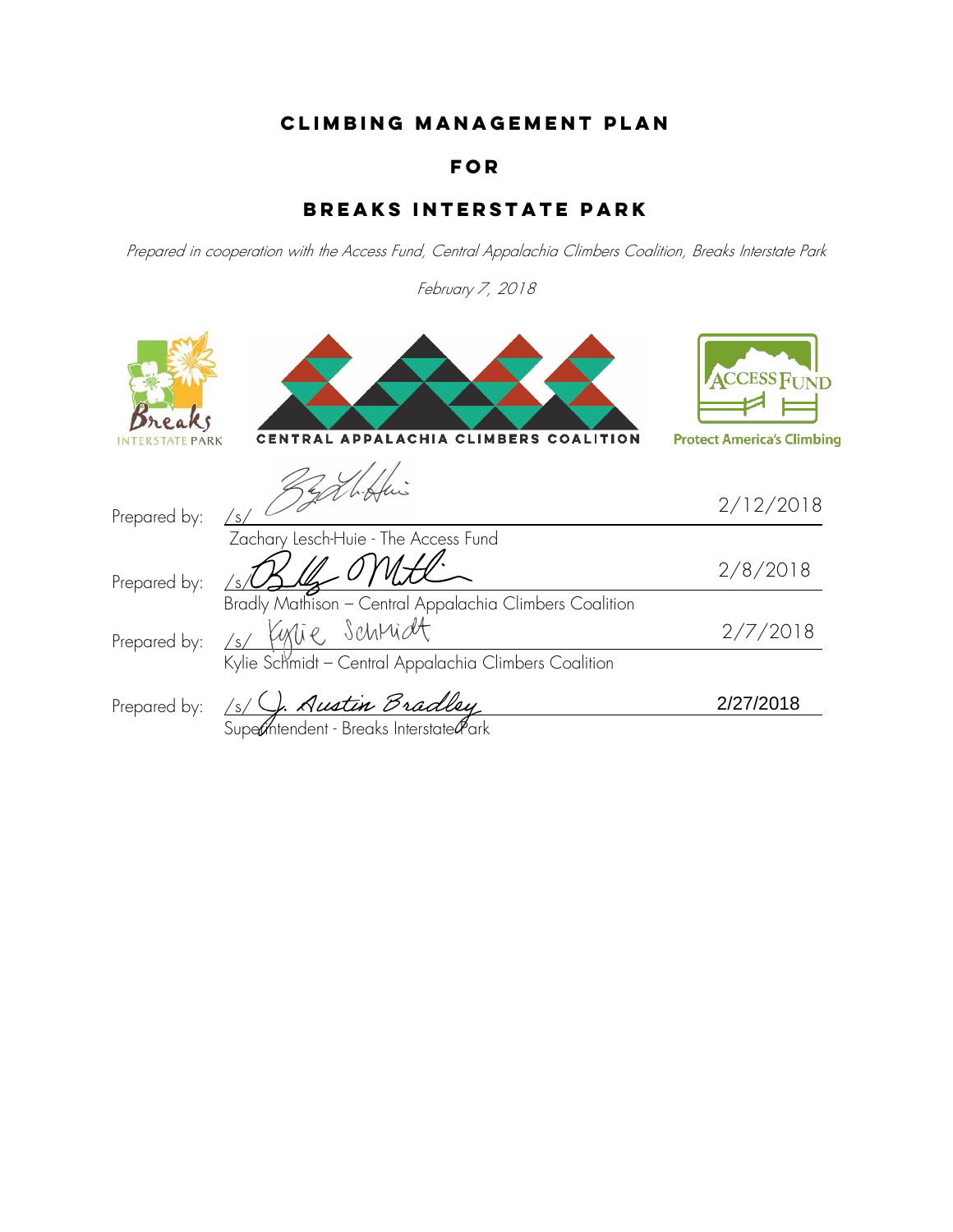#### Introduction

Climbing Management Plans (CMP) are an effective way for land managers to formally and proactively manage climbing on both public and private lands. A successful CMP:

- Builds cooperative relationships between climbers and resource managers.
- Articulates climbing as a recreational experience and describes the variety of climbing opportunities as values.
- Identifies management alternatives that address climbing impacts in a manner that is consistent with management approaches used with other recreation groups.
- Provides management direction that is the minimum necessary to protect resources and is implemented on a graduated scale from indirect measures (e.g. education) to direct measures (e.g. restrictions).
- Provides information about status and contextual importance of resource values, climbing activity and provides information about contextual use patterns, and effects of climbing activity on identified resource values.
- Satisfies statutory requirements and internal agency guidance (where applicable).
- Compliments land management agency policy and directives.

### **Disclosure**

Climbing is a high-risk sport, and climbers are solely responsible for their own safety. Climbing involves exposure to hazardous terrain and conditions. Breaks Interstate Park is not obligated to assess or mitigate these hazards, nor is it responsible for assessing or maintaining the safety of climbing resources which include, but are not limited to: approach paths, trails, climbing routes, fixed anchors or fixed equipment.

## Background and Area

Breaks Interstate Park (BIP) is a bi-state park located in the Cumberland Mountains of Virginia and Kentucky. BIP spans three counties: Pike County in Kentucky, and Buchanan and Dickenson Counties in Virginia. Covering 4,500 acres of rugged and scenic terrain, the park's dominant feature is the deep river gorge of Russell Fork River, designated in Virginia as Russell Fork State Scenic River, and a river trail of Kentucky's Blue Water Trails system.

The Breaks climbing area is located entirely within BIP. It is regionally known as a major, high quality sandstone climbing area in a spectacular setting, with convenient lodging and camping amenities. Known climbing history dates to at least the 1990s, and probably earlier due to overlap between whitewater paddling and rock climbing groups and activity. Climbing areas in Breaks consist of many individual sub-sections of cliff line. Historic climbing routes are located on cliffs along the Overlook Trail, River Trail, Loop Trail, Towers Trail, and Russell Fork River Access. Additional climbing areas may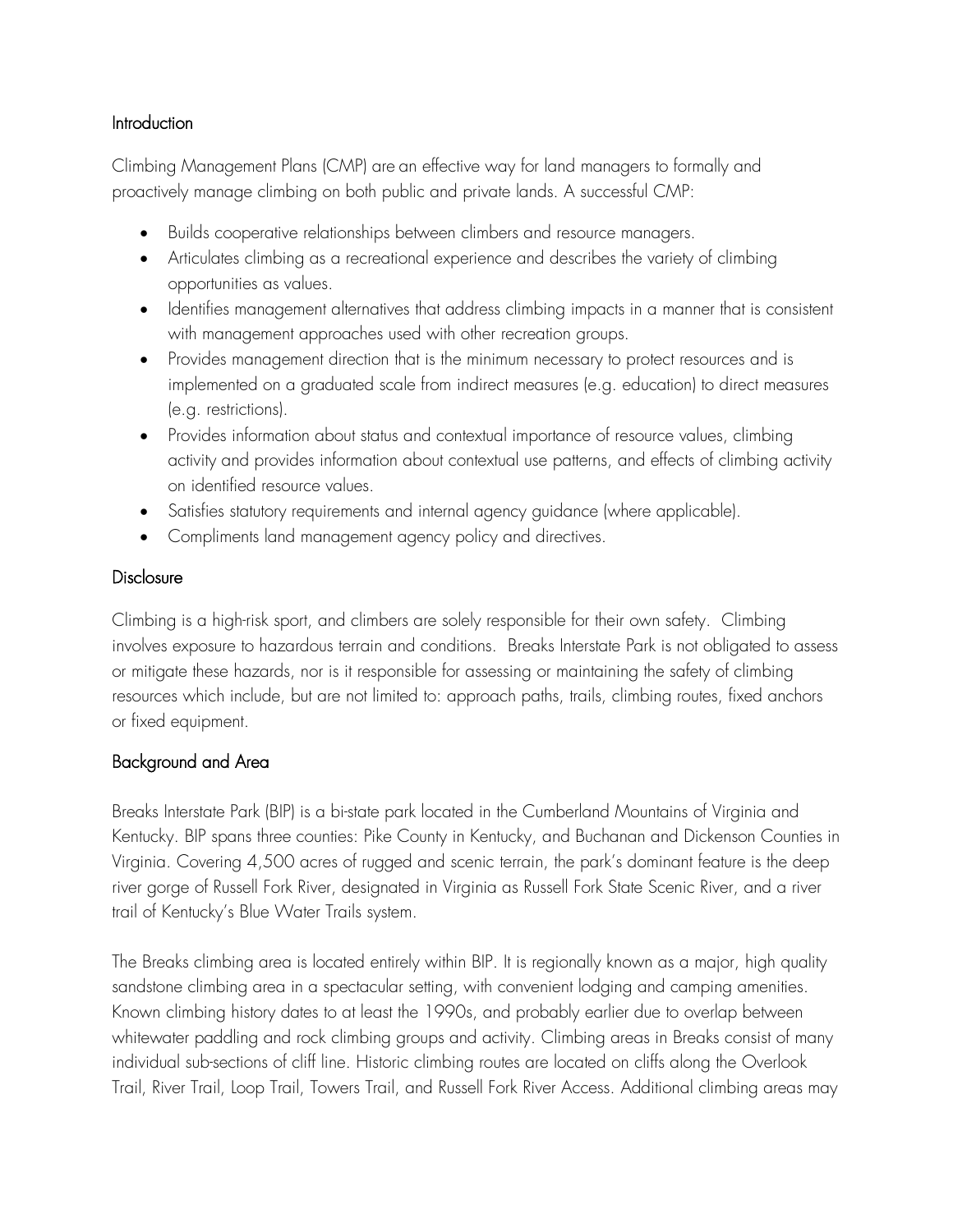exist throughout BIP along the trails described above; along the Geological and Prospector Trails; on The Towers and Chimney Rock; near Potter's Flats, and at various points on the south side of the river from Garden Hole, to Camp Branch Trail, to Mill Rock Point. See Mountain Project for permitted climbing areas.

## Goals of Climbing Management Plan

For the purpose of this plan, the area of consideration includes all of BIP. This plan applies to BIP lands only. Updates to the CMP may occur by mutual agreement of the Central Appalachia Climbers Coalition (CACC), Access Fund (AF) and BIP; or at the discretion of the BIP, if necessary for resource protection.

1. Manage for climbing activities while protecting the natural and cultural resources of BIP.

2. Clearly define a set of management objectives for climbing within the BIP area that will allow for continued climbing related activities.

3. Establish management guidelines and best practices that land managers can use in the education of climbers visiting BIP, and in decision making.

4. Enable a productive and efficient working relationship between land managers and the climbing community to address emerging issues and adaptively manage the area in a cooperative manner.

### Topics covered in Climbing Management Plan

- 1. Climbing
- 2. Approach Trails and Staging Areas
- 3. Vegetation Alteration
- 4. Rock Alteration
- 5. Fixed Gear
- 6. Gear Caches
- 7. Bouldering
- 8. Human and Pet Waste
- 9. Social and Recreational Impacts
- 10. Cultural and Paleontological Resources
- 11. Wildlife and Rare Plant Resources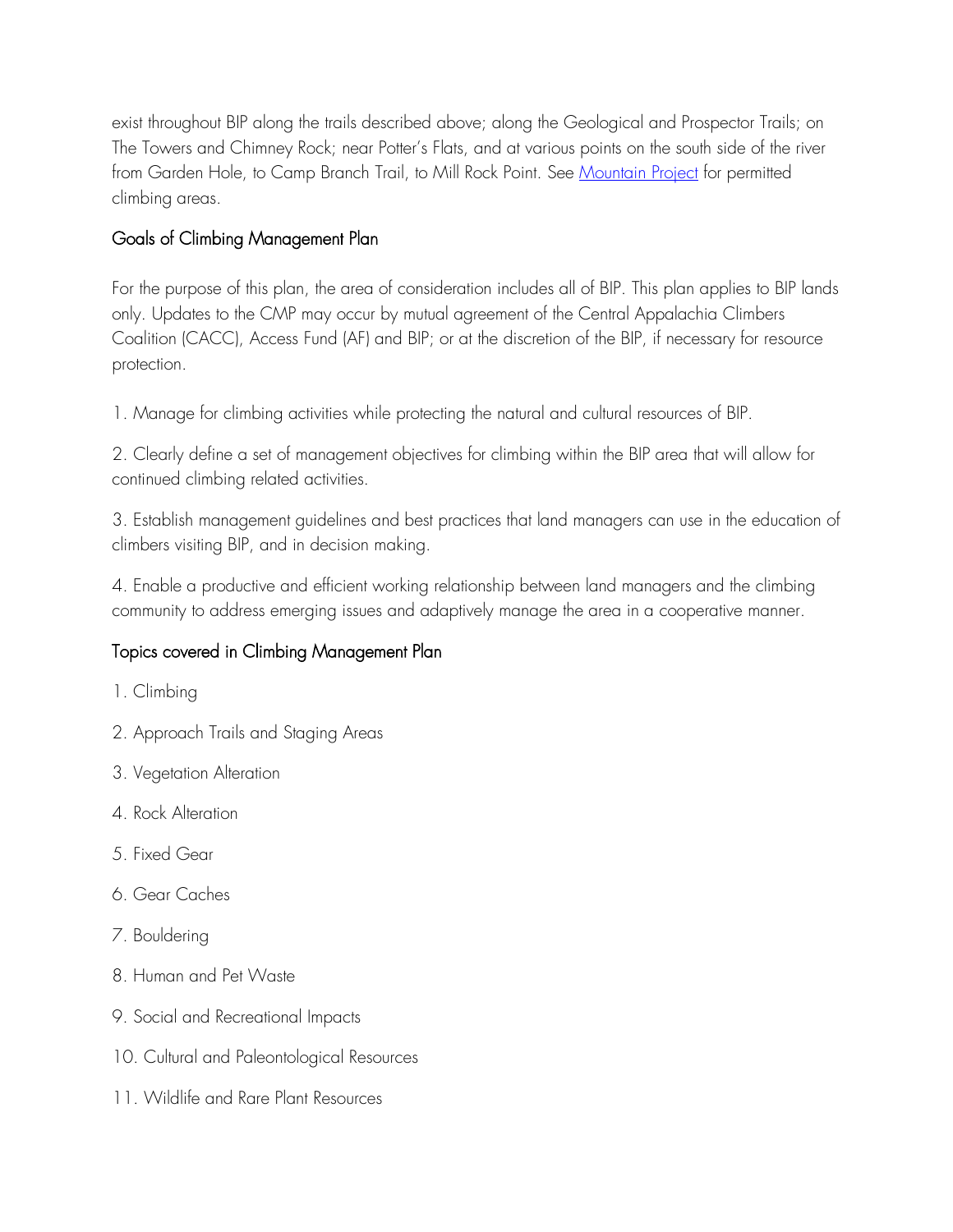12. Search and Rescue Considerations

# 13. Partnerships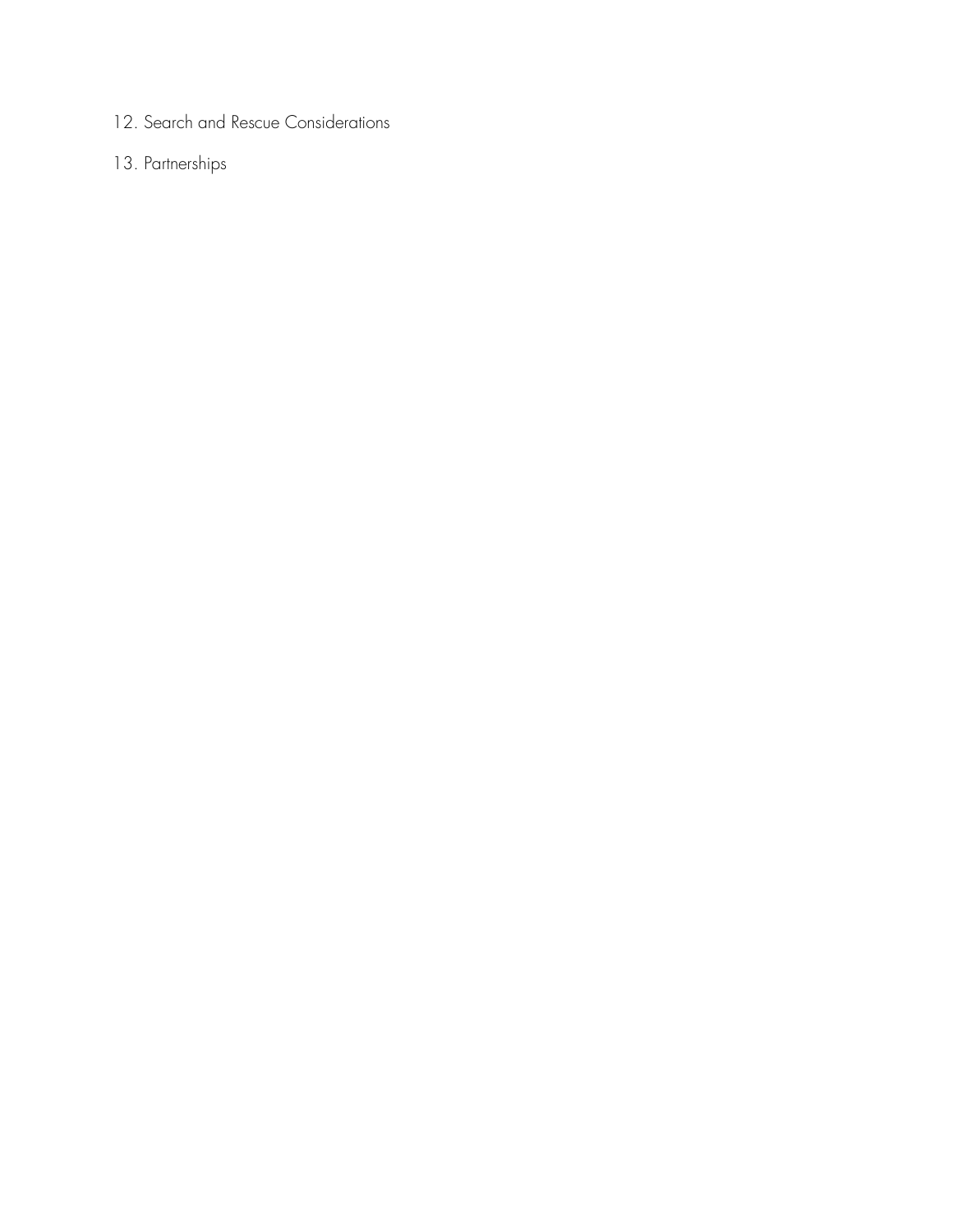## 1. Climbing

- A. Climbing areas in Breaks consist of many individual sub-sections, or sectors, of cliff line. Climbing is allowed in approved sectors of BIP. See Mountain Project for permitted climbing areas.
- B. All climbers seeking to climb at BIP are required to fill out and sign the park climbing permit and waiver, which will be available at the Visitor Center, Lodging Registration Area, and online: https://waiver.fr/p-ujXvT. See Appendix A for Climbing Regulations.
- C. Requests for approval of new climbing areas in BIP are welcome and will be considered. BIP will review these submissions and respond monthly. Consideration and approval of new climbing sectors may occur by mutual agreement of BIP, CACC and/or Access Fund; or at the discretion of the BIP, if necessary for resource protection. Requests should be submitted via email to info@breakspark.com.

### 2. Approach Trails and Staging Areas

A. Existing approach trails and staging areas should be used when possible.

- I. Climbers often bushwhack and scramble to gain access to the base of climbing routes. Numerous steep approach trails can result. These user created trails are sometimes braided with other paths to the same climb. Because they sometimes travel straight up the grade, water can be easily diverted onto these trails, causing loss of vegetation and soils. At the base of climbs (e.g. staging areas) in high use areas, the ground may become compacted and denuded of vegetation. Social trails often contour along the base of the rock formation to the start of other climbs. Established access trails will be marked with silver blazes.
- II. Climbers should limit impacts to vegetation and soils by using existing approach trails and avoiding creation of new approach corridors.
- III. As conditions warrant, climbers and land management agency staff may identify specific improvement projects to address safety and environmental concerns along approach corridors and at staging areas. Improvements may require environmental analysis including biological and cultural clearances.
- B. The intentional development of approach trails is prohibited except as follows:
	- I. Construction (e.g. improvements, structures, tool work) of new approach trails is not allowed under land management regulations without prior approval by the proper land management agency.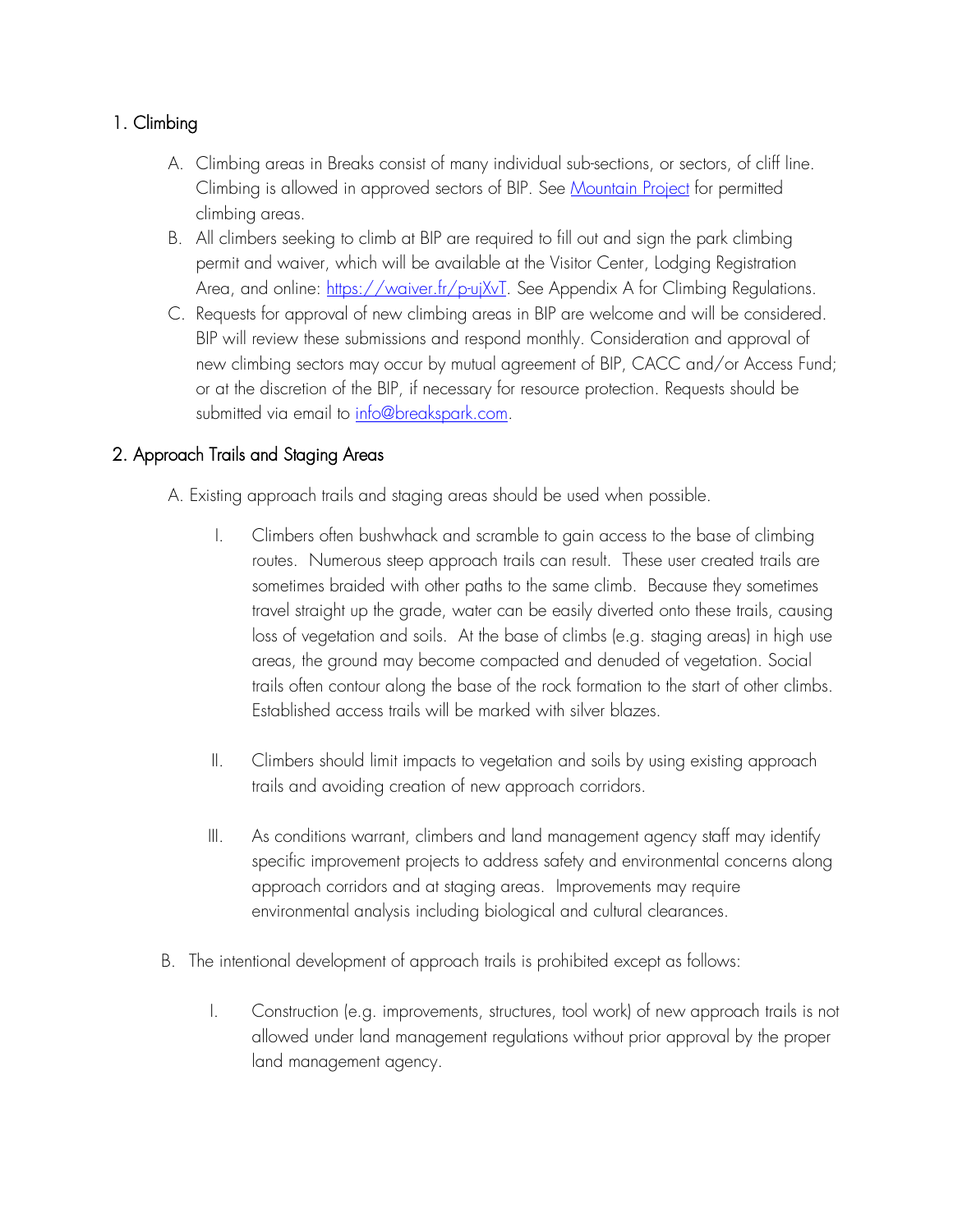- II. New approach trails may only be constructed after; identification, assessment, design, and environmental analysis are completed through the proper land management agency approval process.
- III. Improvement of existing approach/descent trails and staging areas:
	- a. After prior agency approval, access trails and staging areas of well-known and more heavily used climbing routes may be identified, delineated, hardened and maintained in order to prevent further erosion problems, loss of vegetation, and to establish a durable, sustainable, and safe pattern of use. In certain instances, signs may be placed to direct climbers away from problem or sensitive areas in order to protect resources. Extraneous user created paths that have developed over long periods of time, or currently see infrequent use, may be rehabilitated to discourage or prevent future travel. Travel in higher use areas should be on established access trails and corridors.
	- b. Dispersed travel to and from the base of climbs, and during descent, is generally encouraged in lower use climbing areas where established access trails do not exist.

#### 3. Vegetation Alteration

A. Removal of vegetation from the base of climbs, belay ledges, or bouldering areas is discouraged.

B. It is understood that some limited loss of vegetation is likely to occur at established climbing areas. Where necessary, vegetation removal should establish a durable, sustainable, and safe pattern of use.

C. The removal of vegetation from cracks or rock faces to allow a route to become more climbable is discouraged.

D. Using trees for natural anchors is discouraged. If using trees as natural anchors, care should be taken to prevent damage to the tree.

#### 4. Rock Alteration

A. The removal of rock from its natural position will be allowed only when the rock to be removed poses a significant risk to the climbing party or a future climbing party.

B. Chipping, gluing, or attaching artificial holds is prohibited.

### 5. Fixed Gear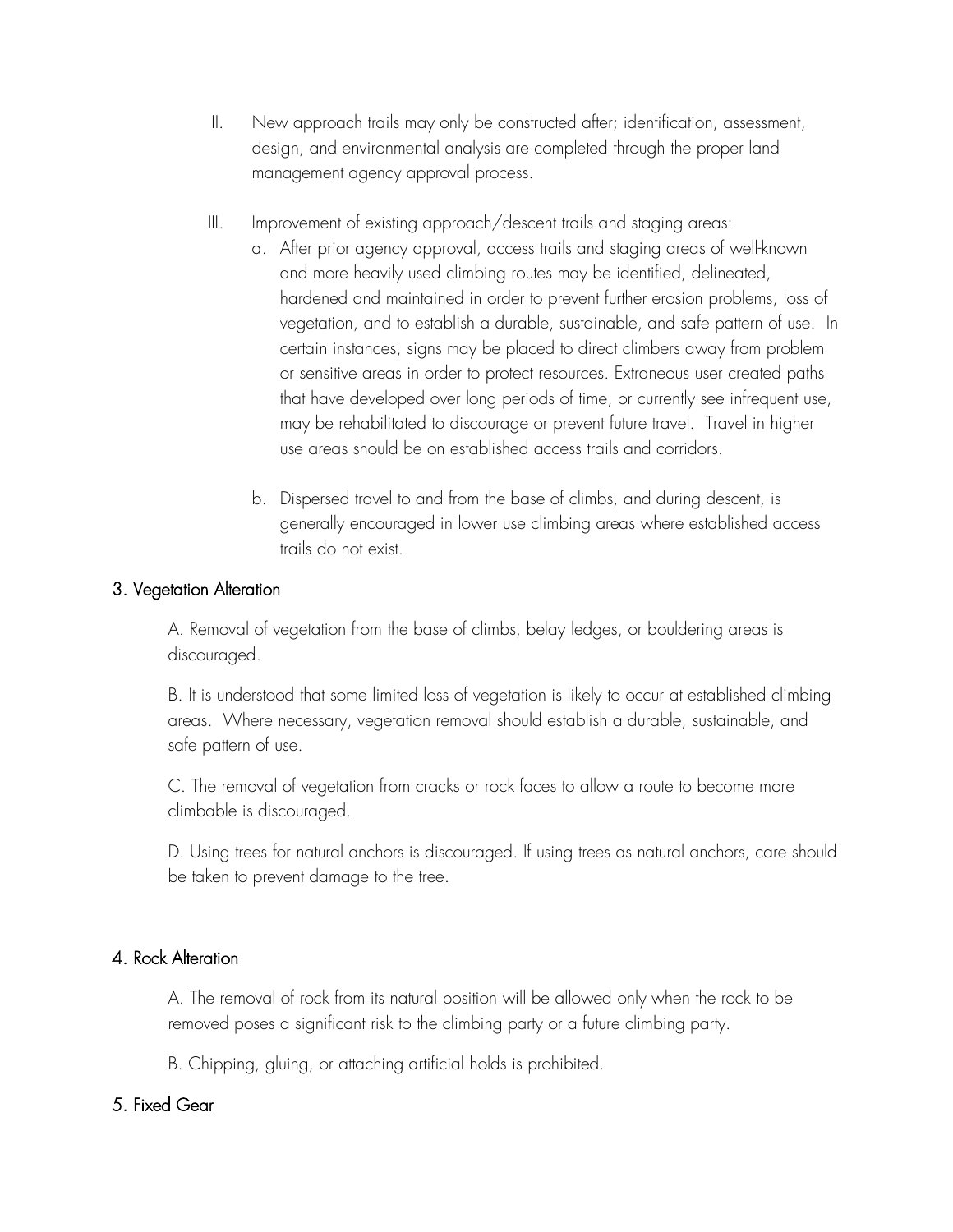#### A. Fixed Hardware

- I. The use of non-climbing specific hardware (e.g. concrete anchors, home manufactured equipment, cables, etc.) is discouraged.
- II. Modern, commercially available climbing specific hangers and bolts of a length adequate for the rock conditions, and of a highly corrosion resistant metal such as stainless steel are required.
- III. The use of reflective hardware is discouraged, especially in areas where conflict with other user groups is most likely to occur such as near multi-use trails, developed sites or viewpoints.
- IV. Camouflaging fixed anchors to match natural rock color is encouraged.
- V. When replacing unsafe fixed anchors, use of modern, commercially available hardware of a highly corrosion resistant metal such as stainless steel is required. A reasonable effort to remove the existing, unsafe hardware will be made and existing drill holes will be used in the installation of replacement fixed anchors whenever possible.
- VI. The installation and removal of pitons does permanent damage to the rock and is strongly discouraged. Pitons should only be used when any other reasonably safe means of protecting the climbing party is non-existent.
- VII. The use of permanent quick draws (e.g., permadraws) is discouraged, but may be allowed on a case-by-case basis with consideration by CACC and BIP.

#### B. Fixed Software

- I. The placement of fixed rope for the purpose of retreating from a climb, working a new project or establishing a new climbing route may be allowed under the following conditions: (1) the climbing party intends to return to continue the climb, and (2) the placement does not exceed a period of 7 days.
- II. Fixed software (e.g. rope, webbing, slings, cord, etc. left for the purpose of retreating from a climb) should be of a natural color similar to the surrounding rock.

#### 6. New Routes

A. The establishment of new climbing routes is allowed according to all the policies described herein and summarized in Appendix C. Climbers establishing new routes must also follow the following procedure: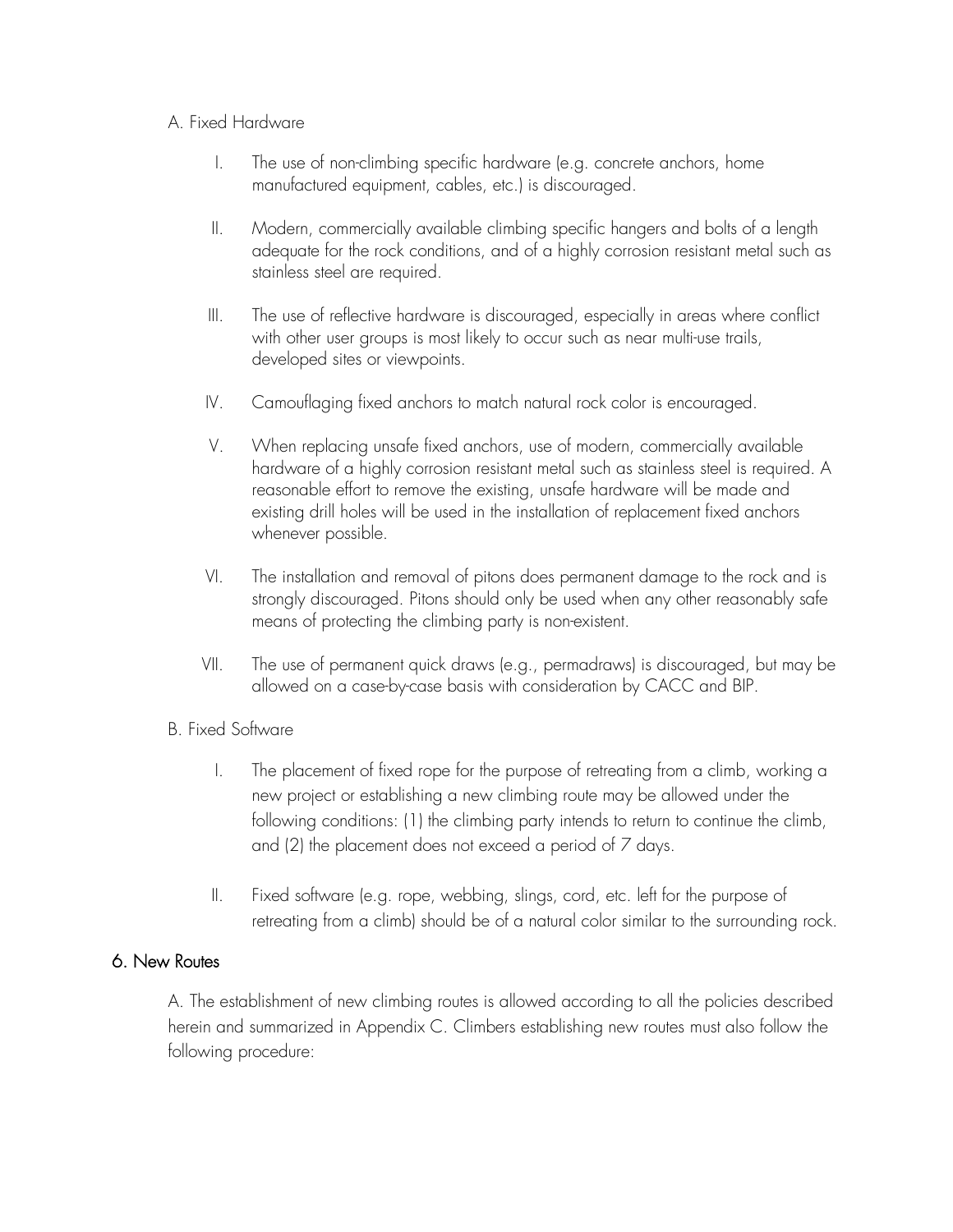I. New routes must be posted on mountainproject.com within one week of developing, regardless of completion status.

II. To protect sensitive and rare cliff-top and cliff-edge plants and vegetation, topping out new routes is prohibited. All new routes should have a fixed descent anchor below the cliff-top and cliff-edge to ensure minimal impact to vegetation, and to facilitate climber descent.

B. BIP Funded Hardware.

I. When able, the BIP may purchase and provide hardware for the use of new route development.

II. In order to use this hardware, all new route developers must follow all procedures for route development found in Appendix C, as well as fill out a hardware application form: https://climbcentralapp.typeform.com/to/qKRheW. Applications will be reviewed within a month and, when accepted, developer access will be granted for one year before renewal must be sought.

III. Hardware must be signed out at the BIP main office and all unused hardware must be returned by the end of a developers stay.

### 7. Gear Caches

A. Generally, the caching of climbing equipment at or near the base of a climb is not allowed.

B. Caching of climbing equipment at bouldering areas, including crash pads, is not allowed.

C. The caching of climbing equipment at or near the base of a climb in the event of a retreat due to weather, injury, or illness is allowed for a period not to exceed 7 days.

#### 8. Bouldering

A. Alterations (e.g. movement of rock or woody debris) to pad placements, or surrounding areas, is discouraged.

B. It is understood that some limited loss of vegetation is likely to occur at established climbing areas. Where necessary, alterations should consider durability, sustainability, visual impacts, safety and social impacts.

C. Dragging pads damages vegetation and soils, and is strongly discouraged.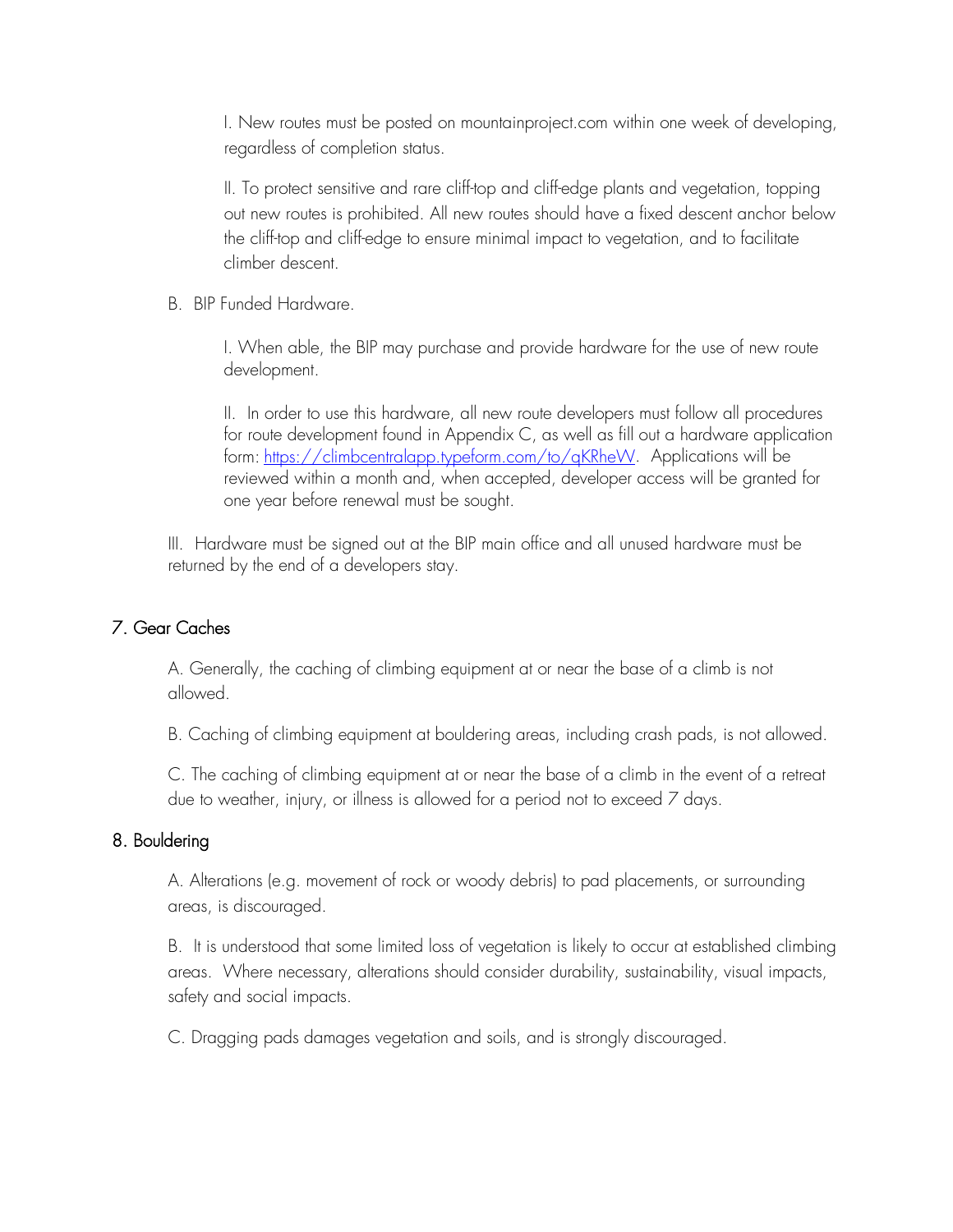#### 9. Human and Pet Waste

A. Climbers should abide by standard Leave No Trace practices for rock climbing.

B. Climbers should clean up after themselves and pack out all trash and garbage.

C. Packing out human and pet waste is encouraged, especially in areas with moderate to high levels of use, and where appropriate means of disposal (e.g., catholes, privies) are not available or appropriate.

D. Availability and placement of toilets should be considered in areas of higher use.

#### 10. Social and Recreational Impacts

A. Climbers frequently utilize voice signals to communicate specific needs during a climb to facilitate safe ascent or descent. Such noise can disrupt wildlife or impact hikers adjacent to climbing areas. Other noises (e.g. rock hammers, drills) may also be considered intrusive in some settings. Climbers are encouraged to be sensitive to the value of natural quiet. Rock hammers or drills should be used judicially during sensitive times for wildlife (e.g. breeding, nesting, fledging) and in areas where other visitors may be disturbed.

B. Climbers are encouraged to be sensitive to the value of the visual resource. The visual impacts of fixed anchors can be managed by camouflaging equipment. The visual impacts of chalk use can be managed though educating climbers on reducing the use of chalk, cleaning after themselves, and encouraging chalk clean-up projects.

C. Levels of use should be monitored. Management action including capacity limitations (e.g. allowable route densities, new fixed anchor authorizations, commercial use, group use, etc.) may be utilized if user conflict or crowding occurs, or if there is unacceptable change to resource (e.g. physical, biological, social, managerial) conditions.

D. The climbing community and land managers will work together to mitigate user conflicts.

#### 11. Cultural Resources

A. Climbing or new route development may be restricted to protect cultural resources.

B. Leave any cultural resource discoveries intact and in place.

C. Immediately notify BIP by telephone of the discovery of any culturally significant objects including antiquities or other objects of historic or scientific interest, including but not limited to historic or prehistoric ruins, fossils, or artifacts.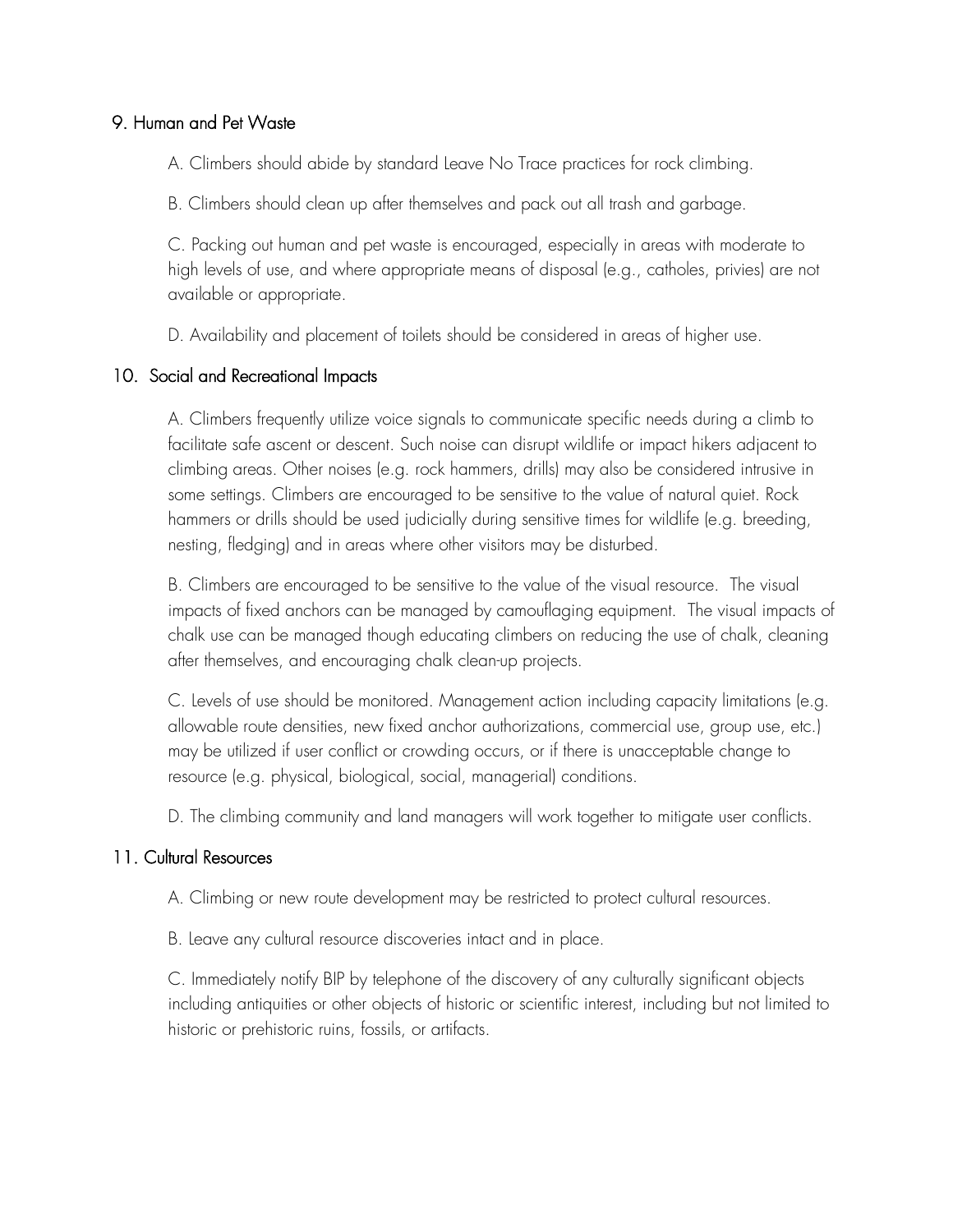#### 12. Wildlife and Rare Plant Resources

A. Climbing or new route development may be restricted to protect federally listed threatened, endangered, and sensitive wildlife and rare plant species. Climbing on heavily vegetated cliffs is prohibited. BIP contains two distinct types of cliff communities, one of which is marked by low levels of vegetative cover (10% or less) and another which is marked by heavy vegetation. Heavily vegetated cliff supports a natural community known to contain rare and sensitive species.

Impacts from climbing activities should be monitored and assessed regularly to ascertain needed management adaption or necessary improvements.

BIP welcomes input from climbers about observations of any wildlife or rare plants at climbing areas to enhance local understanding of the ecology of cliff communities.

B. Temporary closures may be used to protect nesting raptors during critical phases of the courtship, nesting, and fledging periods. Closures will begin in early spring. Raptor activity should be monitored and those areas or routes with current raptor use may be closed. Other areas where activity is discovered may also be closed. Closures will be in effect long enough to ensure protection and non-disturbance of the birds.

Raptor closure time period and spatial extent may vary depending on the species, nest site, topography and other conditions.

C. Closures may also be utilized for other wildlife and rare plant protection as necessary.

D. Restrictions and closures will be posted at the BIP office, and as possible, online, and on the ground near logical access points.

#### 13. Search and Rescue Considerations

- A. As climbing management activities continue to increase, the climbing community will work alongside BIP and local rescue personnel to identify key points of access and to identify, with common terminology, key rock features and climbing areas.
- B. BIP staff and climbers will work together to complete a map to provide SAR operators.
- C. Prompt posting of new routes on mountainproject.com will assist with the process of locating injured climbers in the event of an accident.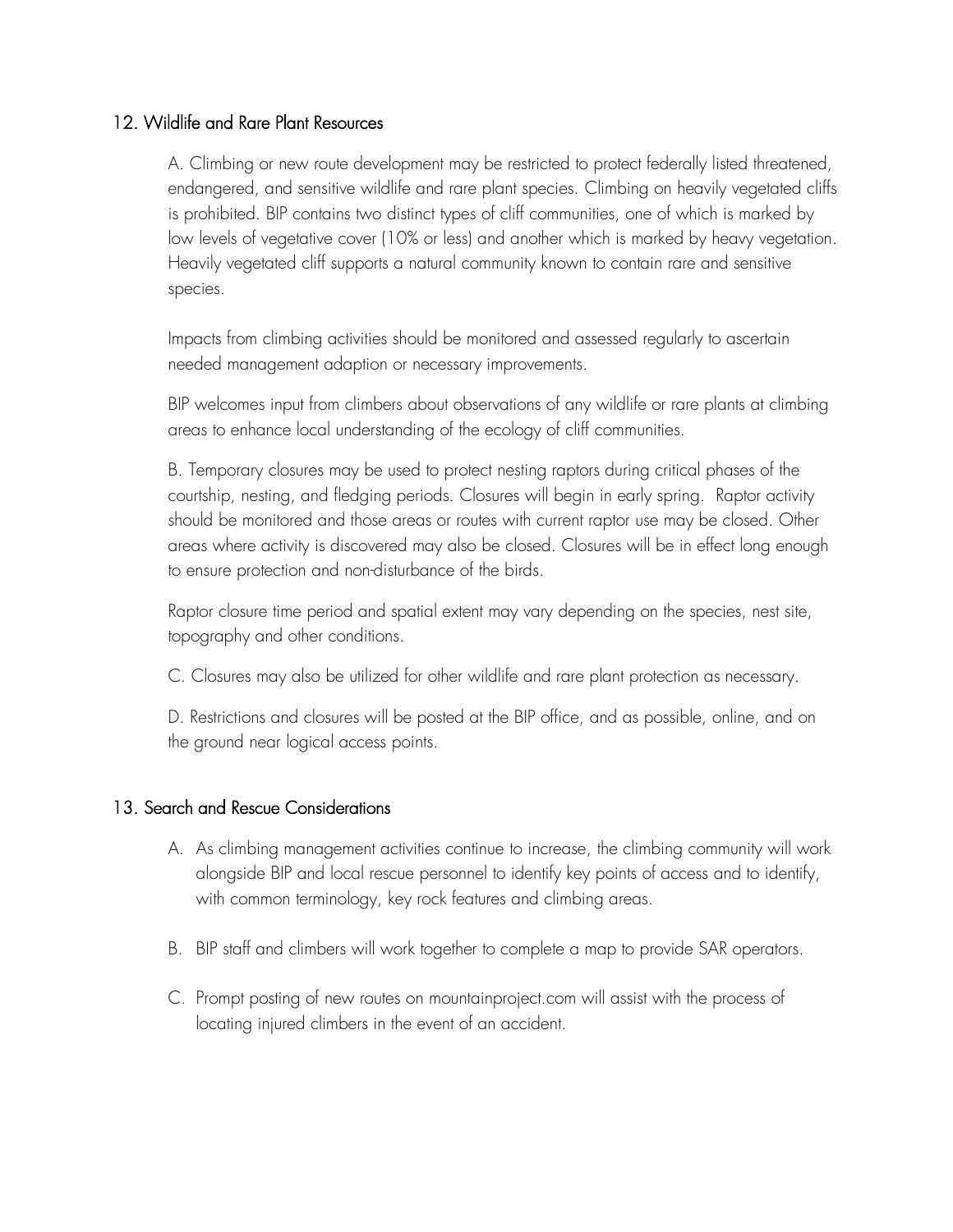#### 14. Partnerships

A. BIP and the climbing community identify the need for collaboration and partnerships.

I. The Breaks Interstate Park office (276-865-4413, info@breakspark.com) will be the main point of contact for BIP.

II. The Access Fund (303.545.6772) and CACC (climbcentralappalachia@gmail.com) will be the main points of contact for the climbing community.

It may be beneficial for a written agreement (e.g. MOU) between these partners to be established in order to formalize a general cooperative relationship between the parties, to define common interests and goals, and to maintain communication lines.

B. Goals of partnerships.

I. Improve education of climbing community through engagement in public outreach including use of educational events, social media, articles, etc. An education plan for user direction may be developed.

II. Develop an inventory, description, and maps of existing climbing in BIP area including; significant crags/sub-areas, parking situation, approach paths, existing conditions and areas of concern, area emphasis (e.g. trad, sport, mixed, bouldering, ice, alpine), and estimated levels of use (e.g. low, moderate, high) by sub-area.

III. Additionally support local climbing organizations in order to promote and support stewardship efforts and events. These events may include activities such as litter clean-ups, visual impact mitigation, approach trail and staging area maintenance, construction, and restoration, erosion control and closure of social trails, and wildlife and rare plant monitoring.

IV. Consider formation of a fixed hardware review committee to address concerns about bolting in the area. Consider requiring all new fixed anchors to be reviewed and approved by the committee.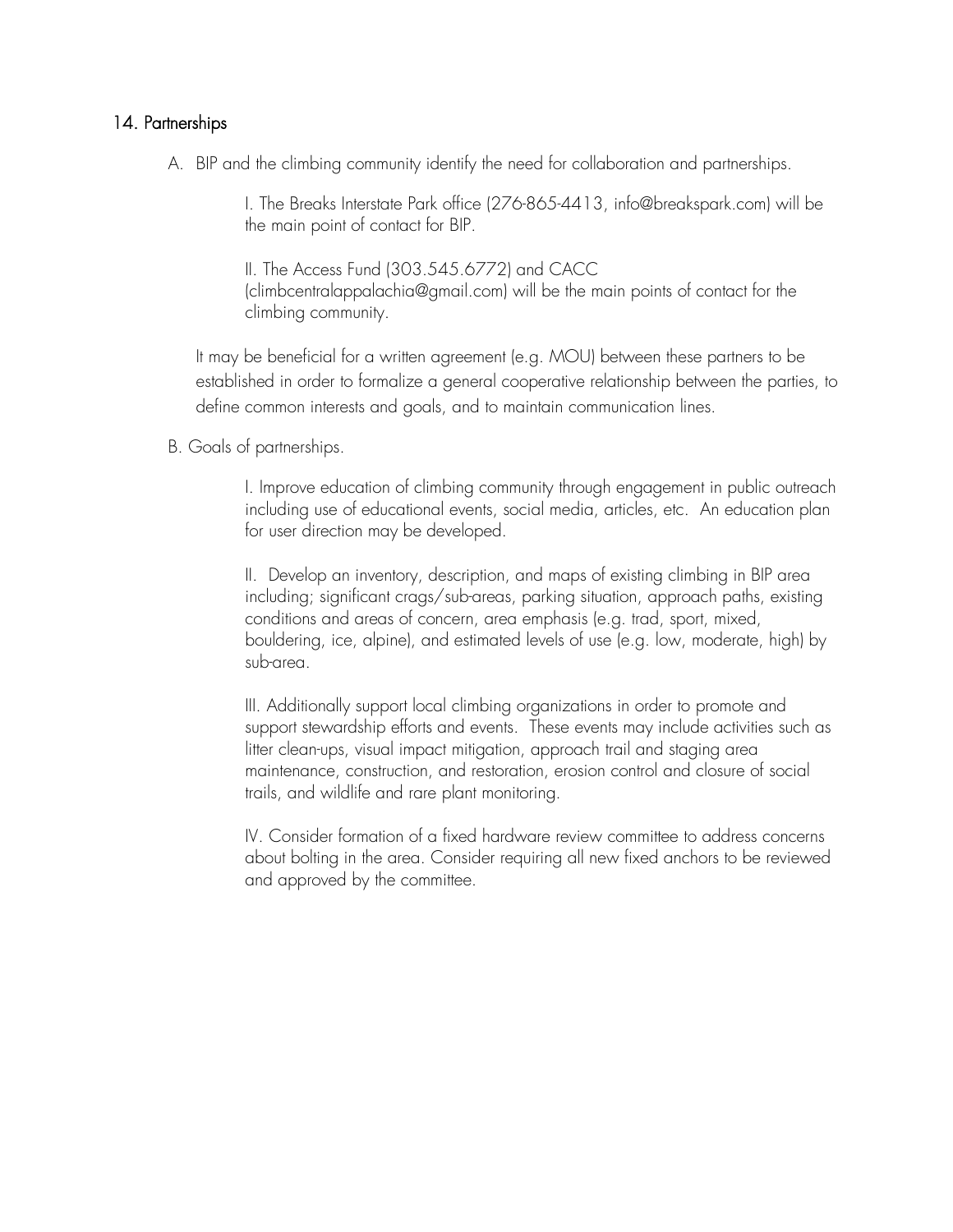# **APPENDIX A: Rock climbing Regulations**

1. Climbing is by permit only, and all climbers must complete a waiver, both of which can be completed electronically by completing the fields below or by visiting the Breaks Interstate Park Visitor Center or the Lodging Registration Area. The permit and waiver must be completed ever calendar year, regardless of previous permit/waiver completion date, and verification of completion must be available (digital or hard copy) while climbing at the Breaks.

2. Climbing on moist, heavily vegetated cliff is prohibited, as these cliffs support a natural community that is known to harbor sensitive and endangered species. Climbing is restricted to dry, sparsely vegetated cliff.

3. No "topping out."

4. Stay on designated trails.

5. Removal of vegetation from the base of climbs, belay ledges, or bouldering areas is prohibited unless approved by park staff.

6. Using trees for natural anchors is discouraged. If using trees as natural anchors, care should be taken to prevent damage to the tree.

7. The removal of rock from its natural position will be allowed only when the rock to be removed poses a significant risk to the climbing party or a future climbing party.

8. Chipping, gluing, or attaching artificial holds is prohibited.

9. Caching of climbing equipment at or near the base of a climb is not allowed.

10. Be mindful of noise level so as not to disturb other park users and wildlife.

11. Be aware of potential seasonal cliff closures due to natural resource concerns, such as nesting peregrine falcons (see information below).

12. Climbers should abide by standard Leave No Trace practices for rock climbing: 1) Climbers should clean up after themselves and pack out all trash and garbage; 2) Packing out human and pet waste is encouraged, especially in areas with moderate to high levels of use, and where appropriate means of disposal (e.g., catholes, privies) are not available or appropriate.

13. The climbing routes found within the gorge are maintained by volunteers and volunteer local climbing organizations. Climbing is inherently dangerous, and it is ultimately the responsibility of each individual climber to inspect all fixed hardware for soundness before using it. Any Fixed anchors and bolts in need or maintenance or replacement should be reported to the Breaks Interstate Park section of www.badbolts.com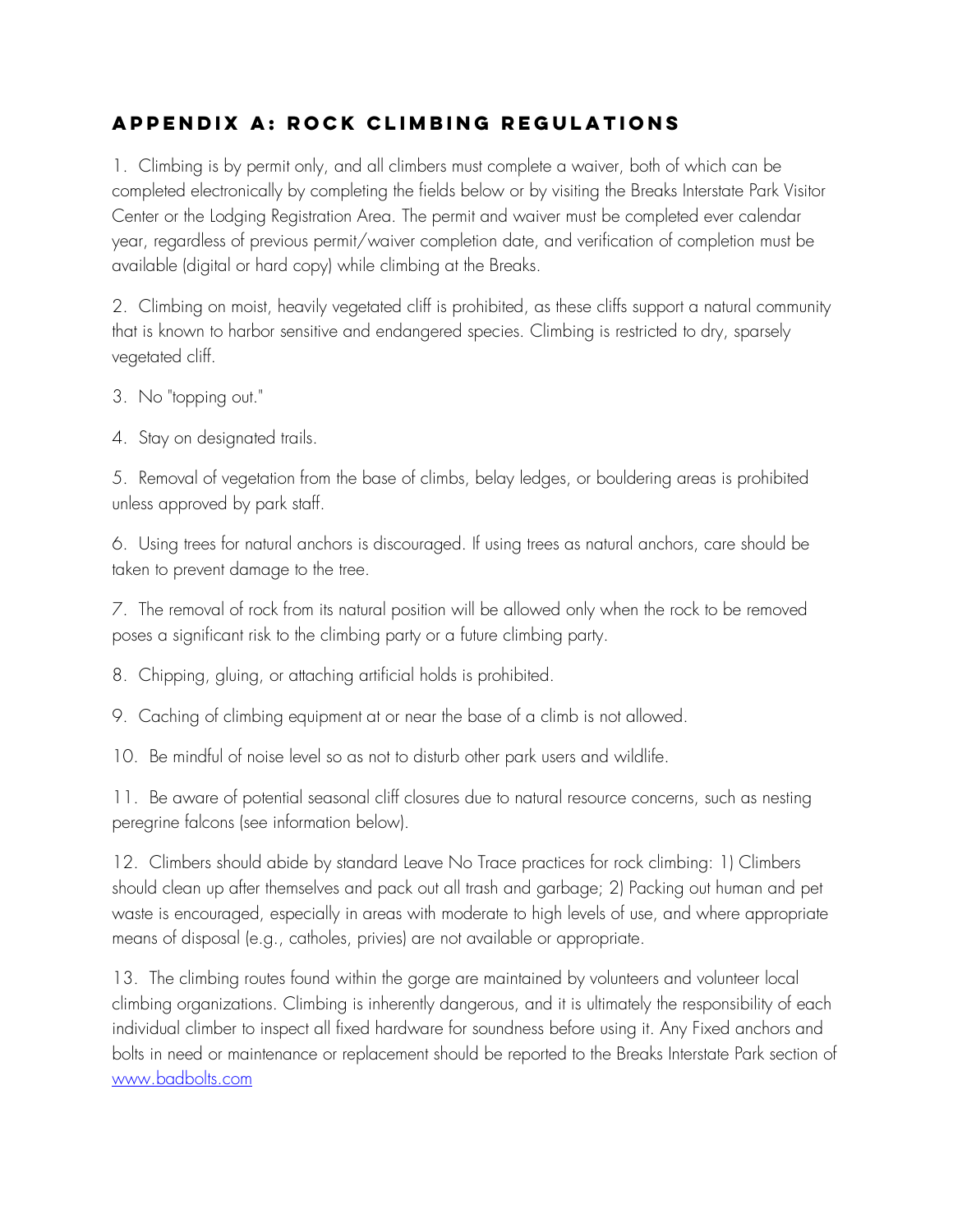14. Climbing is open in the park from 30 minutes prior to sunrise to 30 minutes after sunset. Climbing is not allowed in low light conditions outside of these hours.

15. Free-soloing is prohibited.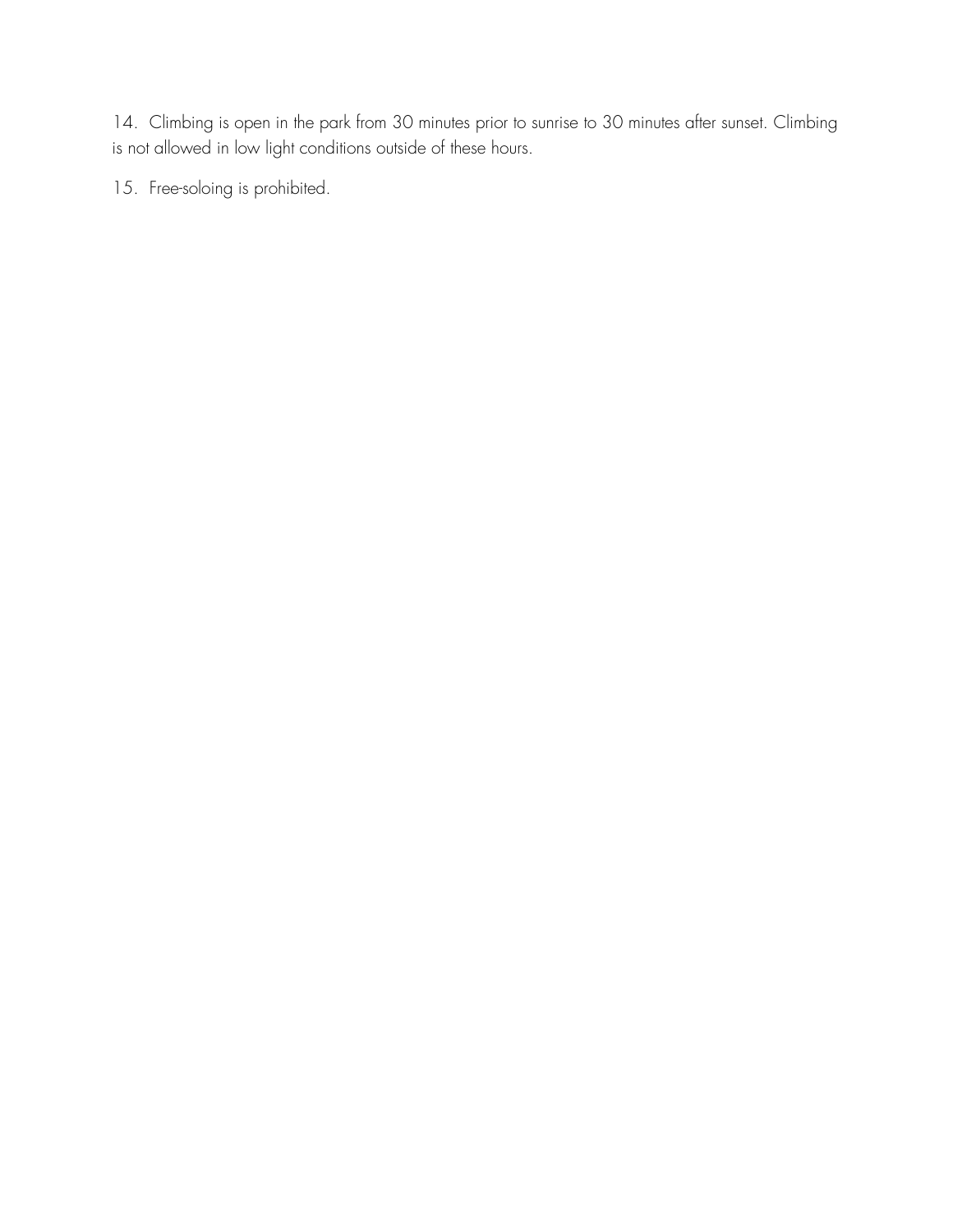# **APPENDIX b: Development guidelines**

### A. ESTABLISHING NEW CLIMBING AREAS

- i. Requests for approval of new climbing areas in BIP are welcome and will be considered. BIP will review these submissions and respond monthly. Consideration and approval of new climbing sectors may occur by mutual agreement of BIP, CACC and/or Access Fund; or at the discretion of the BIP, if necessary for resource protection. Requests should be submitted via email to info@breakspark.com.
- ii. Development on heavily vegetated cliffs is prohibited.
- iii. Construction (e.g. improvements, structures, tool work) of new approach trails is not allowed under land management regulations without prior approval by the proper land management agency.
- iv. New approach trails may only be constructed after; identification, assessment, design, and environmental analysis are completed through the proper land management agency approval process.
- v. Removal of vegetation from the base of climbs, belay ledges, or bouldering areas is discouraged.

### B. ESTABLISHING/REPLACING ROUTES

- i. Development on heavily vegetated cliffs is prohibited.
- ii. New routes must be posted on mountainproject.com within one week of developing, regardless of completion status.
- iii. To protect sensitive and rare cliff-top and cliff-edge plants and vegetation, topping out new routes is prohibited. All new routes should have a fixed descent anchor below the cliff-top and cliff-edge to ensure minimal impact to vegetation, and to facilitate climber descent.
- iv. In order to use hardware provided by the BIP, all new route developers must follow all procedures herein, as well as fill out a hardware application form: https://climbcentralapp.typeform.com/to/qKRheW. Applications will be reviewed within a month and, when accepted, developer access will be granted for one year before renewal must be sought.
- v. The use of non-climbing specific hardware (e.g. concrete anchors, home manufactured equipment, cables, etc.) is discouraged.
- vi. Modern, commercially available climbing specific hangers and bolts of a length adequate for the rock conditions, and of a highly corrosion resistant metal such as stainless steel are required.